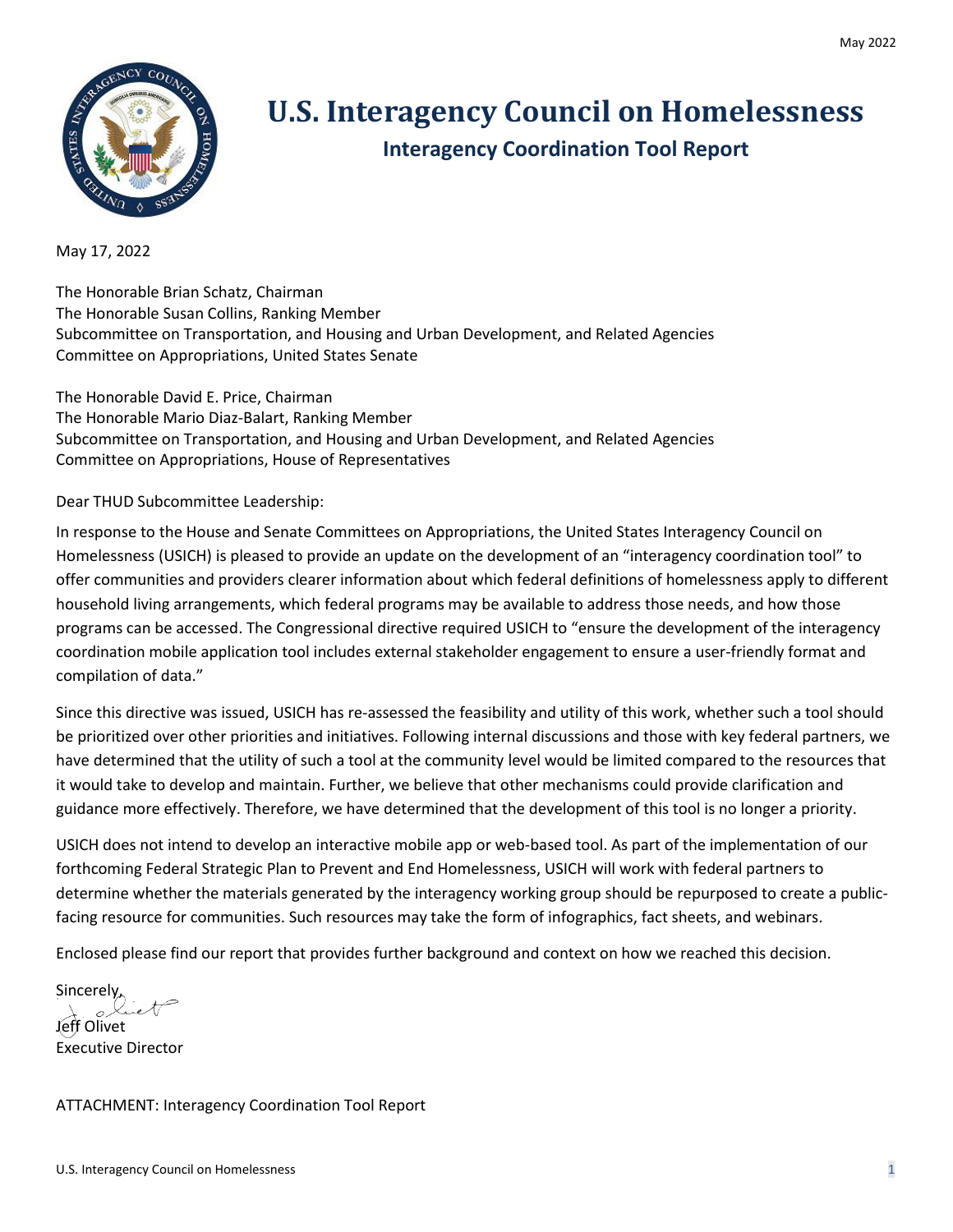

# **U.S. Interagency Council on Homelessness Interagency Coordination Tool Report**

### **Table of Contents**

#### **Executive Summary**

In response to the House and Senate Committees on Appropriations, the United States Interagency Council on Homelessness (USICH) is providing an update on the development of an "interagency coordination tool" to provide communities and providers with clearer information about which federal definitions of homelessness apply to different household living arrangements, which federal programs may be available to address those needs, and how those programs can be accessed. The Congressional directive also required USICH to "ensure the development of the interagency coordination mobile application tool includes external stakeholder engagement to ensure a user-friendly format and compilation of data."

Since this directive was first issued, USICH has taken the opportunity to re-assess the feasibility and utility of this work as well as the extent to which further exploration of developing such a tool should be prioritized in relation to other priorities and initiatives. Following both internal discussions and those with key federal partners, we have determined that the utility of such a tool at the community level would be limited compared to the level of effort and resources that it would take to develop and maintain. Further, we believe that there are other mechanisms to provide clarification and guidance that will have at least as much if not more local utility. Therefore, we have determined that the development of this tool is no longer a priority for USICH and the Council.

#### **Background**

Among USICH and our federal partners, there is a recognition that different federal definitions of homelessness, and different eligibility criteria for federal programs, can create implementation challenges in communities.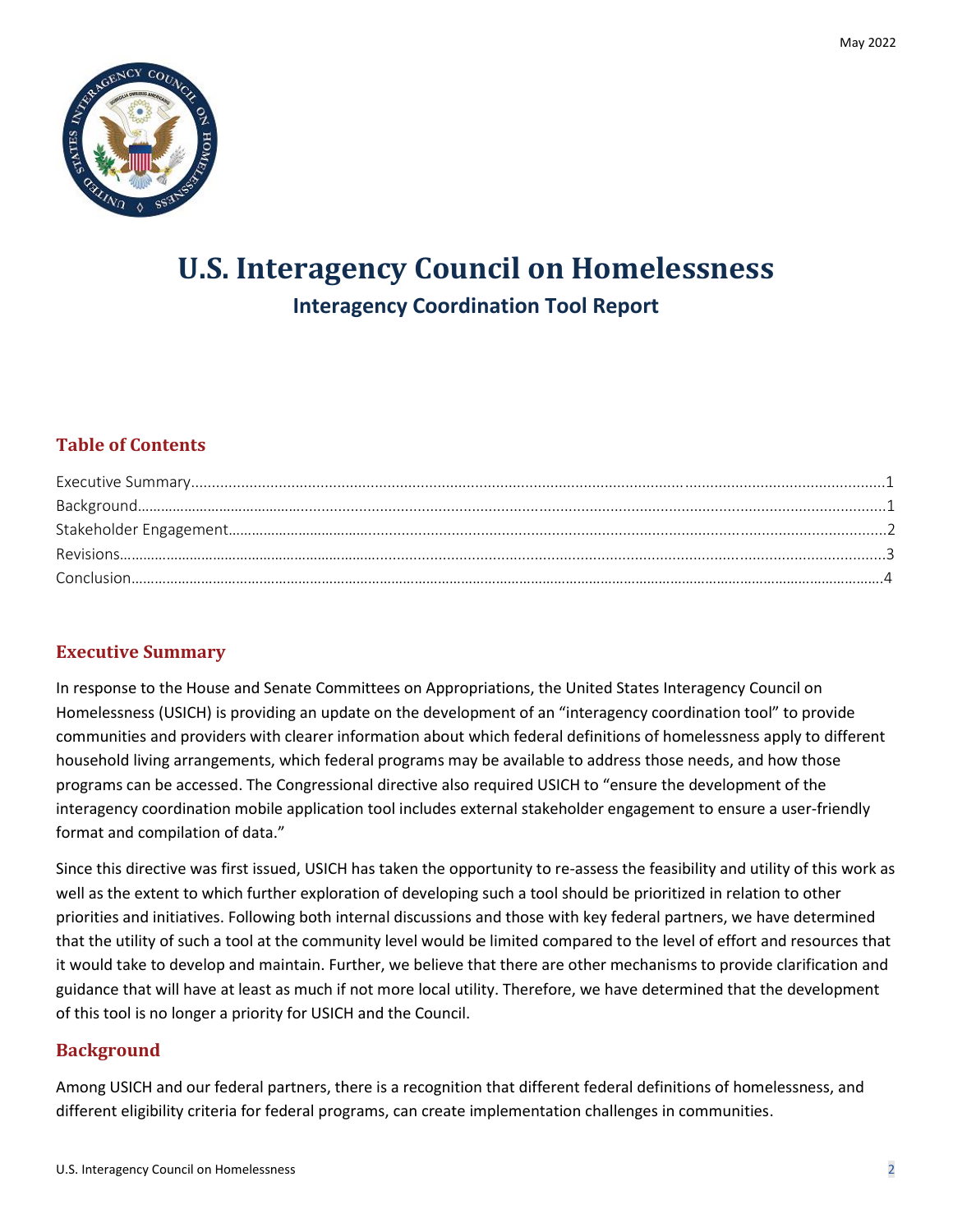Numerous federal agencies administer programs either targeted exclusively to people experiencing homelessness (targeted programs) or available more generally to low-income populations (mainstream programs). Programs sometimes have different eligibility requirements and use different definitions of homelessness. This can be confusing for people in need of services and service providers, and the differences can make collaboration and data collection difficult.

In 2019, then-Chair of the Council, Assistant Secretary for Elementary and Secondary Education Frank Brogan, charged USICH with creating a time-limited Working Group on Implementation of Federal Definitions of Homeless to help address these issues.

The time-limited working group, which was chaired by Assistant Secretary Brogan and facilitated by USICH, was part of a larger effort to improve the federal government's ability to support communities to understand and use a range of different sources of data to capture homelessness, including the annual Point-in-Time (PIT) count results and school year data from the Education for Homeless Children and Youths (EHCY) Program. The working group's primary focuses were to move toward a stronger shared vocabulary to describe the different living situations that are captured within the federal definitions of homelessness, and to develop a resource to assist providers in connecting households experiencing homelessness to federal resources for which they are eligible.

To this end, the working group developed a decision-tree approach to provide communities with clearer information about which federal definitions apply to different living arrangements, which federal programs may be available to address those needs, and how those programs can be accessed. The working group also set a goal to build an interactive tool that would help service providers and people seeking assistance navigate what federal programs might be appropriate, able, and available to assist a household identified as needing services.

USICH member agencies identified programs administered by their agencies that target individuals experiencing homelessness. The working group's approach captured the range of living arrangements experienced by individuals and families. This approach aligns those living arrangements with various federal definitions and the related array of federal resources targeted to people experiencing homelessness. The working group presented the decision-tree framework to the Council Policy Group in November 2019 and to the Council at the December 2019 meeting.

#### **Stakeholder Engagement**

USICH, with the Department of Education, held three listening sessions between November 2019 and February 2020. The three stakeholder engagements consisted of the National Association for Education of Homeless Children and Youth (November 2019), The National Association of ESEA of State Program Administrators (February 2020), and the Department of Education's Annual State Coordinators meeting (February 2020).

During the National Association for Education of Homeless Children and Youth (NAEHCY) conference USICH held a listening session in conjunction with our federal partners, Department of Education and Department of Housing and Urban Development, with attendees to obtain feedback on the Federal definitions and the work generally. USICH heard themes during the listening session that consists of pregnant and parenting youth, racial equity, the VI-SPDAT, a whole family approach, unaccompanied youth, and individuals being turned away from resources. For the federal Definition Working Group Tool, attendees shared their interest in learning the following topics:

- Understanding which federal agency can help with providing best practice guidance.
- Whether the tool would include non-federal programs?
- The integration of 211 services for this tool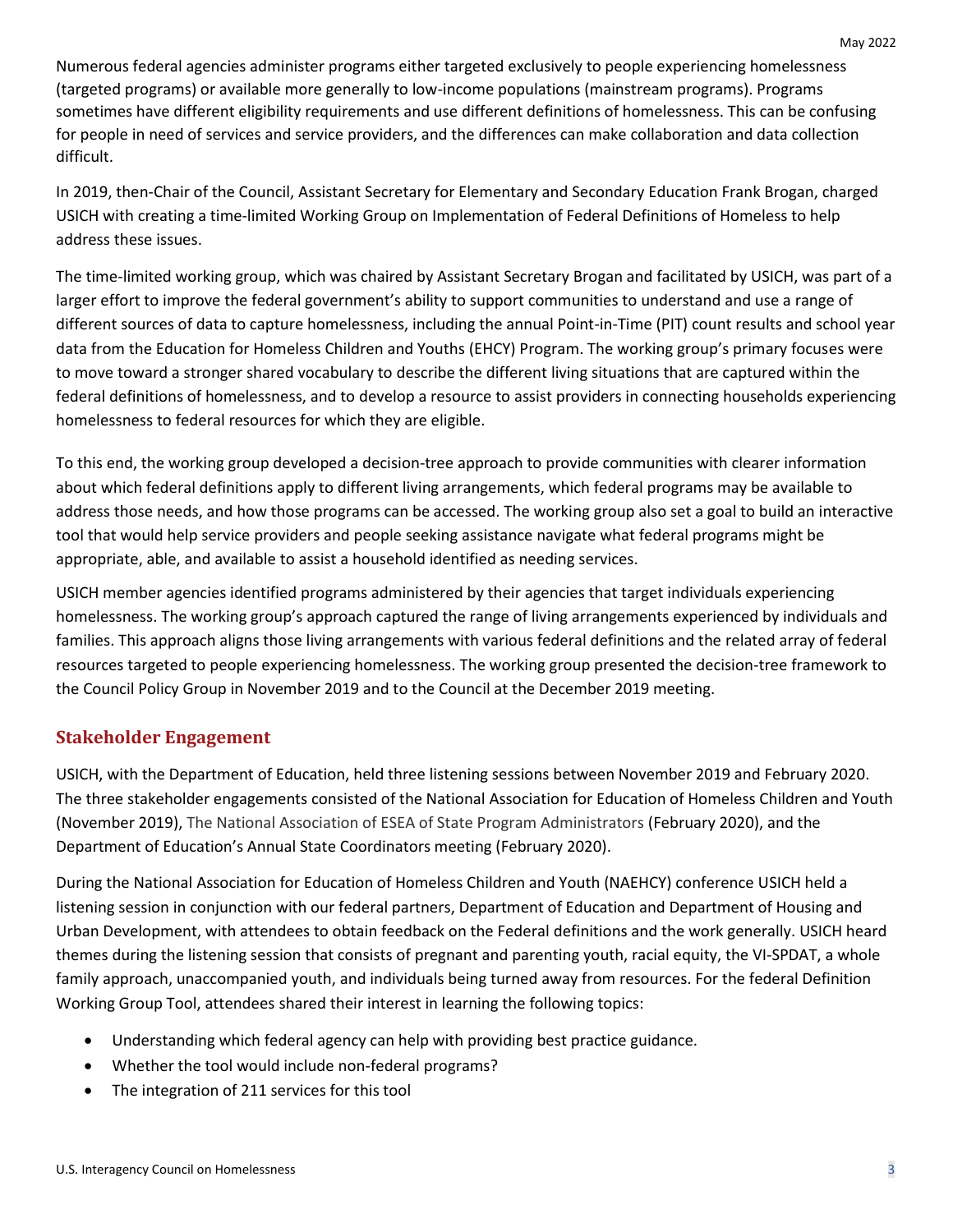- Understanding how the federal government provides flexibility for communities whose priorities may not match those of the federal government.
- Addressing the issue of doubled-up families and having that data incorporated as part of the VI-SPDAT

During the National Association of Elementary and Secondary Education Act (ESEA) State Program Administrators (NAESPA) conference, USICH presented with the Department of Education (ED) during the Homeless Listening & Input session. During the session USICH explained the working group's time-limited focus to help communities quickly identify the resources that are available and how to help individuals access support from federally funded programs. The themes heard during this listening session included the following topics:

- Accessing Resources
- One Stop Shop Approaches
- Funding Availability Information
- Intentionality of including Tribal Nations and Coordination of Services
- The Integration of 211 services for this tool
- Affordable Housing and Livable Wages
- Understanding how Department of Education and Department of Housing and Urban Development are working to align their definitions
- Intentionality of incorporating the education system into CoCs
- Guidance that would simplify access to state IDs, birth certificates, and social security cards for individuals experiencing homelessness, including unaccompanied youths Tool being interactive for training purposes
- Piloting the tool
- Sustaining services when a student experiencing homelessness leaves the school district
- Utilizing funding from Natural Disasters for students experiencing homelessness
- Data Collection
- Intentionality with funding opportunities to serve underserved kinship caregivers (e.g., grandparents) and unaccompanied homeless youth under the age of 10
- Youth in and exiting foster care

During the ED Annual State Coordinators meeting, USICH and ED once again partnered to host a listening and input session on the decision tree tool. During this session, the following questions were posed to stakeholders:

- How would this kind of tool be helpful to you in your work? What's missing?
- We're thinking about different platforms for how this tool could be accessed (e.g., online, phone app, printed document) – do you have preferences for how you might access this kind of tool?
- What additional stakeholder groups should we be talking to as we continue to refine our approach? What about when we're ready to test (and eventually launch) the tool?

#### **Revisions**

Prior to the onset of the global COVID-19 pandemic, USICH intended to hold stakeholder engagements until March 2020, followed by:

- **April-May 2020:** Revise proposed tool in response to stakeholder feedback
- **June 2020**: Test tool with select stakeholders
- **July-August 2020**: Revise tool in response to stakeholder feedback